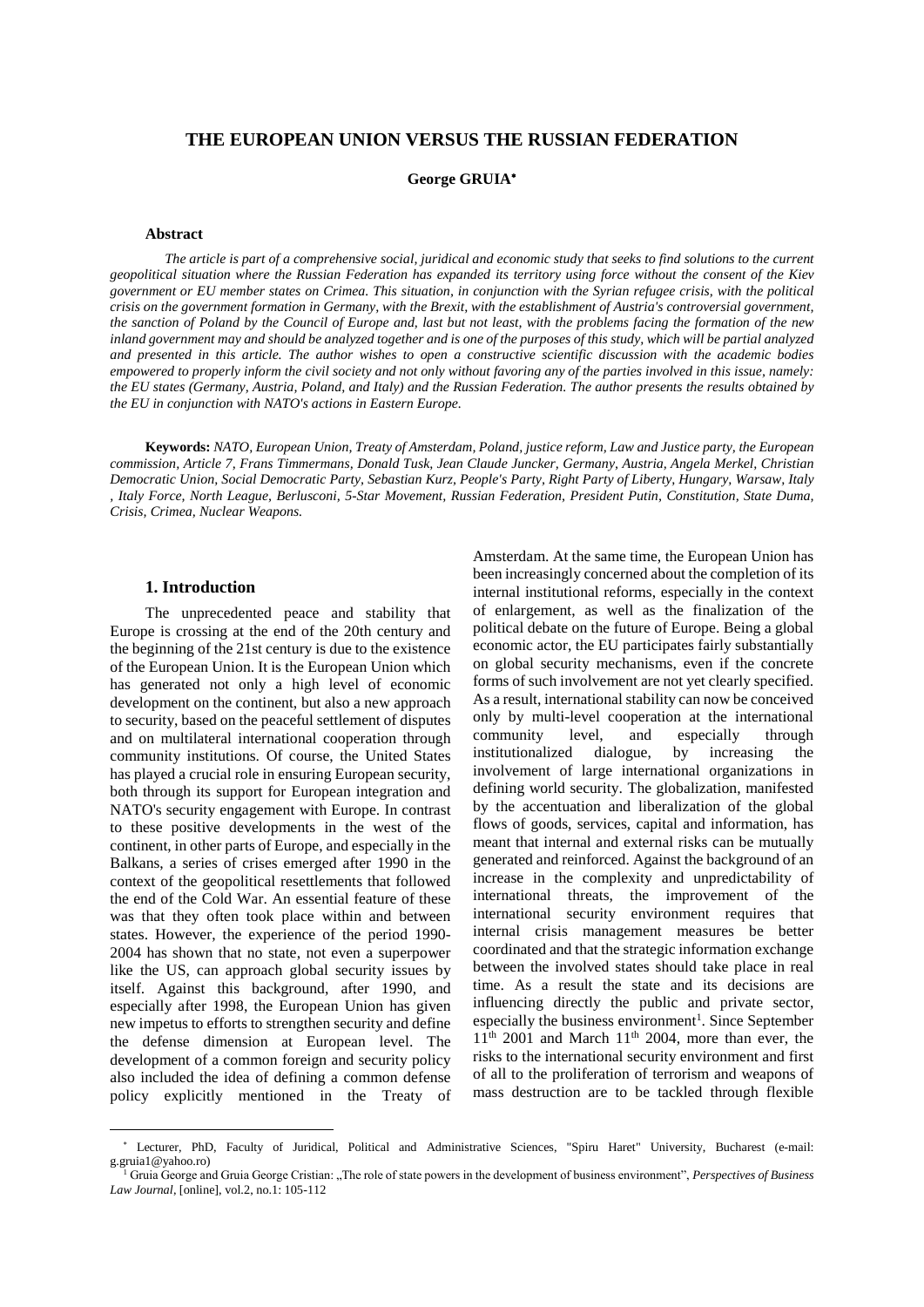cooperation, multilateral, balanced and consistent among states, including measures to phase out the causes of their production.

### **2. Political situation in EU**

#### **2.1. Political situation in Germany**

For more than 100 days, Merkel has been trying to form a government - first with liberals and ecologists, now with social democrats. For her, there is no discussion of collaboration with the right-wing extremists in the ranks of the AfD party (Alternative for Germany). Uncertainties about the new governmental formula in Germany are coming to an end after the Social Democratic Party (SPD) approved the new government coalition agreement with the Christian Democrat Union, led by Angela Merkel. Two-thirds of the German Social Democrats voted for the agreement. SPD sources say most left-center members voted in favor of prolonging the coalition with the Christian Democrat Union. Out of over 366,000 SPD members casting their vote, over 66% voted for the new CDU agreement, which means continuing the big coalition between the two parties. The members of the Social Democratic Party (SPD) have been called to rule whether they support or not the prolongation of the coalition with Angela Merkel's party. The Christian-Democratic Union and the Social Democrat Party have concluded a new government agreement, negotiators agreeing on the division of key ministries, one of the last obstacles to the formation of the new government. Angela Merkel says the agreement provides the basis for "a good and stable government," while Martin Schulz thanked the Christian Democrats for accepting difficult compromises. Under the agreement, the SPD would lead six ministries, including Finance and Foreign Ministries. At the same time, the Christian-Democratic Union convenes the National Conference to approve the governmental agreement with the Social Democrats. This is one of the last obstacles to resolving the five-month political deadlock in Germany. The Christian Democrats' Conference takes place after the German Chancellor has announced who will be the members of the new cabinet. Merkel's ally, Annegret Kramp-Karrenbauer (AKK), general secretary of the party, will also vote. Kramp-Karrenbauer is seen as Merkel's successor. Being dubbed the "mini-Merkel," the 55-year-old prime minister of Saarland has visions similar to those of the Chancellor, but not entirely. It is often referred to as "AKK", and is similar to Merkel for both ideological and character-related reasons. "AKK" will follow Peter Tauber, 43, who resigned for health reasons, one of the critical voices in the CDU, after disappointing results from the latest legislation. Merkel's formation won the election, but with a low historical score of 32.9%. After being a 12-year chancellor and leader of the CDU for 18 years, Merkel's authority is declining in the party, and nominations for the new Cabinet come as an answer to the need for new people.

### **2.2. Political situation in Austria**

The Austrian People's Party, headed by young Sebastian Kurz, ranked first in the general election in October 2017, with 31 per cent of voting options, following an anti-immigration and right-wing program. At 31, Kurz became Chancellor and thus the youngest national leader in the world and in the history of Austria. The People's Party will ally with the Social Democrats or the Liberty Party (far-right). He's always a few steps in front of everyone: this is how the new Austrian chancellor likes to present himself. Angela Merkel, head of the government with the longest experience in the European Union, said that "the young political star did not become Chancellor only because of his almost bold self-confidence. Sebastian Kurz has an instinct for populism and is willing to ally with partners who scare others. Its coalition with the rightwing populist FPO, a front ally of the Front National Party in France, gives rise to emotions in Western chancelleries. "Kurz wants more regional decisions and is not willing to offset Brexit's effects for the EU by providing additional amounts from wealthy states such as Germany and Austria. In addition, the young chancellor criticized Merkel's position on the "distribution of refugees on quota basis" and pleads for "an end to the sanctions against Russia" imposed following the annexation of Crimea. At the same time, the Austrian official has re-interpreted his sympathy for Hungarian Prime Minister Viktor Orban and other eurosceptics with extremely tough positions against refugees as "building bridges." Since 2015, Kurz has been remarked in the relationship with our country, when he was a Foreign Minister, demanding a reform of the social systems in the European Union, being dissatisfied with the fact that the Austrian state pays a child allowance of 160 euros for the child of a Romanian who works in Austria, although in Romania this allowance is much lower. Kurz then explained that for two Romanian children, whose parents work in Austria, the Austrian state offers about 300 euros a month, and "the sum almost corresponds to an average salary in Romania". His proposal had no chance of winning in Government and Parliament, but the young Kurz did not give up on the idiom. Earlier this year, the Vienna press reported that Austria paid nearly 250 million euros in one year as allowences for the EU citizens working in the country, but left their families and / or children at home. Sebastian Kurz, along with Labor Minister Sophie Karmasin, drafted a bill to cut off these allowances from January 1<sup>st</sup> 2018, and adjust them according to the level of living in those countries. The goal is an annual savings of 100 million euros to the state budget of Austria. It remains to be seen if the new Chancellor will accomplish this desideratum, especially as he is in the governing alliance with the far right Liberty Party.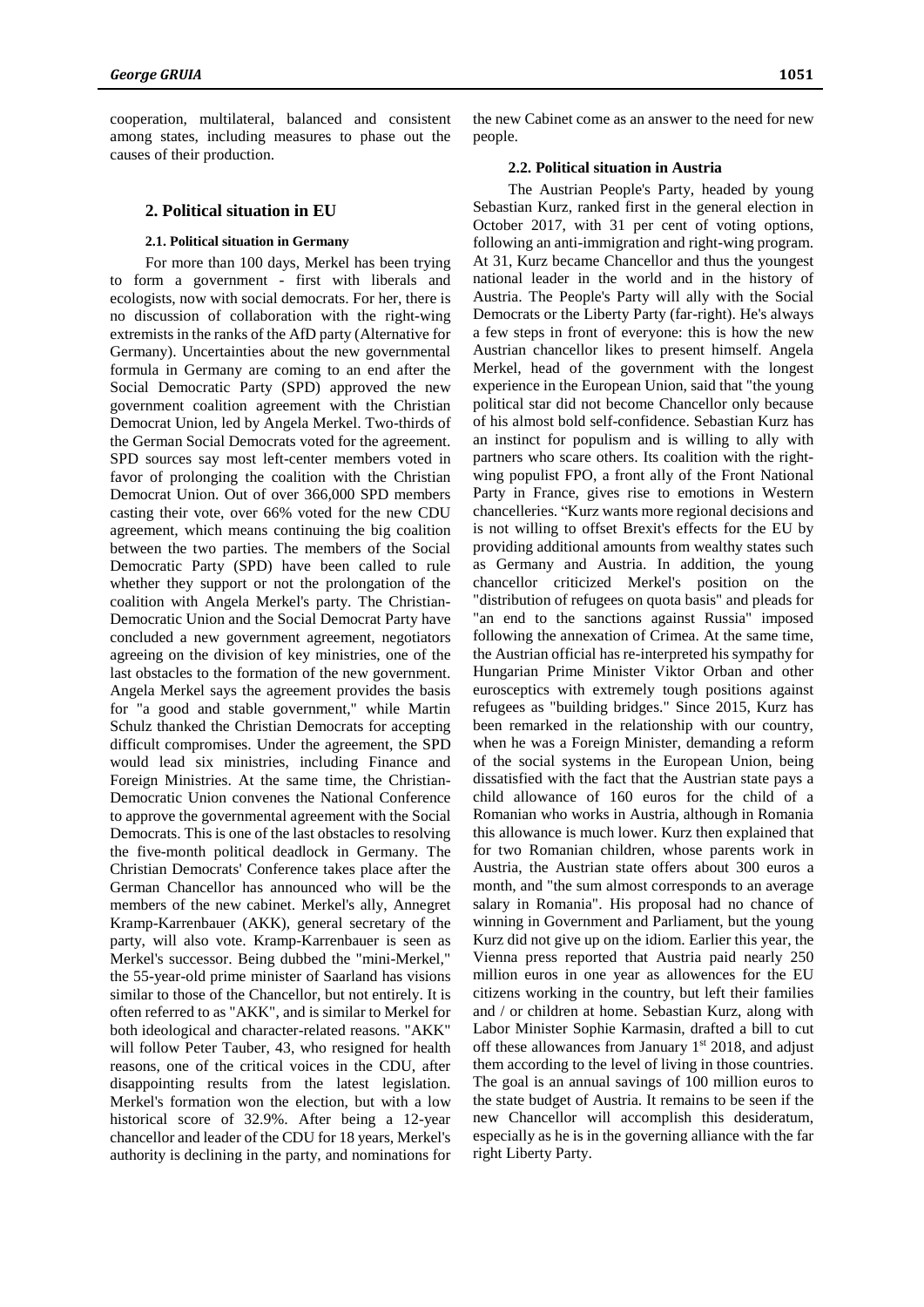## **2.3. Poland sanctioned by the European Commission**

Immediately after it came to power in the fall of 2015, the Law and Justice Party (PiS, conservative) who is governing and has a majority in the two chambers of the Warsaw legislature, initiated a series of judiciary reforms considered by the Commission European as a threat to the rule of law. The PiS justifies these reforms by the need to end a "caste" of magistrates, considered PiS heirs of the communist regime and many of them being corrupt. As a sign of protest, thousands of people went out on the streets repeatedly, demanding the cancellation of these changes along with notifying Bruxelles. In this regard, the Community Executive has launched an unprecedented procedure against Poland, which could lead to the suspension of Warsaw's right to vote in the EU. After months of warnings, the European Commission has launched a lawsuit against Poland that has not been used so far and can go as far as depriving that country of its voting rights within the European Union. In this regard, the EU executive has announced that it is triggering the activation procedure of Article 7 of the Treaty of the European Union, often qualified as the "nuclear option" among possible sanctions within the Union. "I have a hard heart to activate" this article, said Commission Vice-President Frans Timmermans. According to Timmermans, within two years, 13 new laws allowed the government to "significantly interfere" with the judiciary system, adding that Poland received a three-month deadline to respond to the reported concerns. However, the procedure initiated against Poland is complex. In the first instance, Article 7 allows the "establishment of a clear risk of serious breach" of EU values, including the rule of law, requiring the opinion of a qualified majority of 22 EU Member States. But possible sanctions, such as the withdrawal of voting rights, can only intervene in a second phase, which, in order to trigger, would require a unanimous vote of member states, except the one targeted. And unanimity does not seem possible. Hungary, has announced it will oppose vetoing the EU's action against Poland. Hungarian Deputy Prime Minister Zsolt Semjen said that "Polish-Hungarian friendship and the Hungarian government's commitment to treaties force us to take an attitude in all the fora against the measure decided by the European Commission." Meanwhile, European Council's President Donald Tusk said that "Poland is perceived today as a force of disintegration in this part of Europe and that is why I think it is important to end the destruction (...) of Poland's reputation." In turn, European Commission's President Jean Claude Juncker stated that "we will not break all bridges with Poland" and "we are not in war with Poland," but that "it is a difficult day for Poland but also for the EU ". In the context of the EU being aware that a suspension of voting rights remains a theoretical threat, Brussels is considering new instruments: the idea of making access to European structural funds conditional on respecting

EU values and decisions is already being circulated. In a press release issued by Warsaw announced that he "regrets the European Commission launched the procedure provided for Article 7 of the Treaty on European Union", a decision which he considers "political and not legal." Also, Warsaw declares its willingness to inform the representatives of the Commission of the aspects of the legislative process aimed at reforming the judicial system in Poland. Polish Justice Minister Zbigniew Ziobro, in his turn, said he had "calmly" received the decision of the European Commission, stating that "Poland is a country that respects the rule of law" and that its country "will play a significant role in Europe and the European Union only if it has efficient and functional courts."

### **2.4. Elections in Italy**

The situation is worrying after the right-far right wing coalition ranks first on the legislatures recently held in Italy, but without the absolute majority, while the populist 5-star (M5S) movement became the first party in the country. But none can get the majority and the crisis deepens in the Peninsula. To make a fair analysis, the political crisis situation in Italy must be viewed from two perspectives: that of Italy's policy and from the perspective of the European Union. "From the point of view of Italian politics, a crisis that has the marks of a blockage has been reached. There are three large party groups or party coalitions at the moment who said they would not make alliance with each other and even if they would make the alliance we have no guarantee given their incompatibilities that these alliances will work. A solution to this blockage would be a government of technocrats chaired by the President of the Republic, which would have the task of keeping Italy in its current state and triggering early elections in one year. Such a solution, however, is an antidemocratic solution" the international policy analysts say. This government will have to lead Italy, and in a year to draft a new law so that general elections to be scheduled next year. But in fact this kind of solution is not democratic in the sense that it respects in a way what is happening in politics in Italy. If such a solution is taken, it means that any vote in a country of the European Union that is not convenient can be suspended and that would create a political reality unrelated to popular vote, which is not democratic . At this point, it is very hard to predict that any solution will lead to the expected results. Any groupings of two parties or groups of parties put together to make a coalition does not give any guarantee given the incompatibility between them, and the technocrat solution is an anti-democratic solution. At the same time, a possible alliance between the far right North League, which took 18%, more than Berlusconi's party, Forza Italia, and the populists from the 5 Stars Movement would lead to a profoundly anti-European populist government in the the third economy of the European Union after the withdrawal of Great Britain.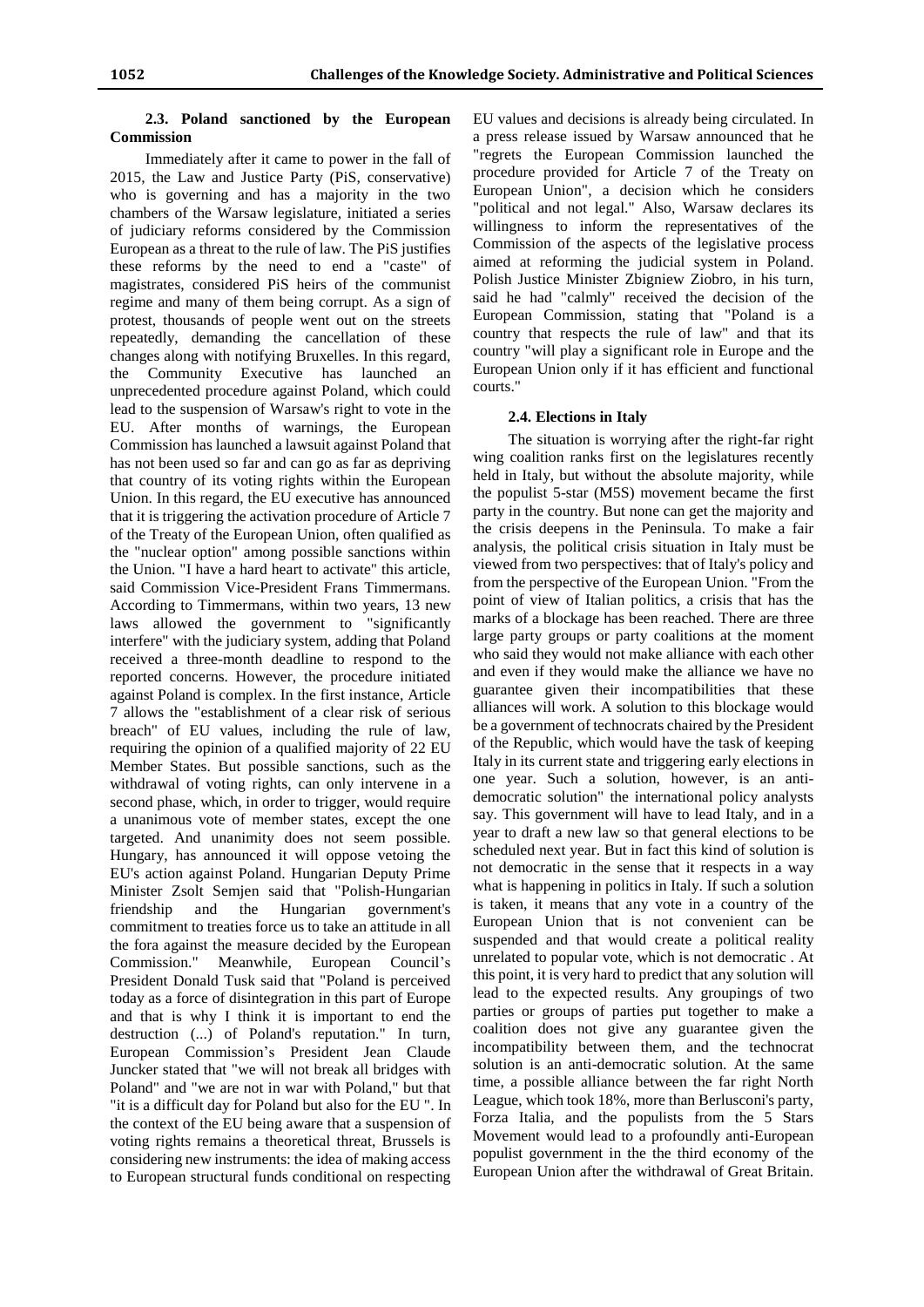Regarding this, these parties declared through their leaders that a referendum is needed for Italy's exit from the EU, which in fact means a desire to bring Italy out of the European Union. At a time when in some important EU countries there is this conception of leaving the union, and Italy will be the third economy after Britain's outflow from the EU, the project risks not to be working. Here we do not refer to Austria - where it is a right-wing government and is a small state as a weight. We speak of Italy, which is the third country in the European Union. From this point of view, the project will be affected at the level of the functioning of Italy and of the European Union. At a political level, things are far more serious, because this political crisis has come to an important European Union state, and that means somewhere is wrong. This is a way of thinking about politics, especially since in Italy we have a spectacular comeback of Berlusconi, who has now become one of the most pro-European parties of Italy and which was until yesterday in the past. With regard to the Romanians in Italy, where more than 1.5 million people live, the pressure is huge. It will directly affect them, because Bucharest's policies to attract Romanians abroad are completely ineffective against the policies of extremist or populist parties. According to these aspects, the current EU policy will make migration within the Union increasingly difficult. All the policies of attracting Romanians who have gone abroad, declared by any government in Bucharest, are totally devoid of efficiency. Extremist or populist parties in Europe will send Romanian citizens back home. The public atmosphere that is created in these states will put pressure on Romanian citizens, not to return, but not to go to such proportions in different states as well. And Europe, through its populist tendencies to go to the far right or left, will make migration within Europe increasingly difficult. It is not about mass expulsions but about building an atmosphere that is becoming more and more unfavorable. This will be the policy that will stop the Romanians, and not only the Romanians, from leaving their country, but there aren't also any measures to favor those who return to the country.

# **3. The Russian Federation's policy towards the European Union**

I will present the situation from the Russian Federation in the following points, due to facility of reading the presented study:

The Russian Federation

 $\overline{a}$ 

The Russian Federation is a semi-presidential federal republic. In accordance with the Constitution, the President of Russia is the head of state, as well as a multi-party system with the executive power exercised by the government, led by the Prime Minister, who is appointed by the President, with Parliament's approval. Legislative power belongs to the two Chambers of the Russian Federation. A room is called the State Duma (Russian Dyma), which is made up of 450 elected deputies for five years. The second room is called the Council of the Russian Federation (Russian Federation of Societies) consisting of 170 senators. Since gaining independence after the collapse of the Soviet Union at the end of 1991, Russia faced serious problems in its efforts to build a political system to follow after nearly seventy-five years of Soviet domination. That conflict reached a climax in September and October 1993, when President Boris Yeltsin used military force to dissolve the parliament and demanded new legislative elections. This event marked the end of the first constitutional period in Russia. The current constitution of the Russian Federation was adopted by national referendum on 12 December 1993, replacing that of the Soviet period - the RSFS Constitution of 12 April 1978. This fundamental law was passed by popular vote after the constitutional crisis of 1993 was resolved by force.

## The History of Russian Constitutions

The first Russian Constitution was promulgated on April 23, 1906, on the eve of the opening of the first State Duma. The Constitution solemnly affirmed the emperor's emperor, including the Tsar's supremacy over the laws, the church, and the Duma. The new constitution defined the purpose and supremacy of the law on Russian subjects. It reconfirmed the granting of human rights as promised in the October Proclamation, making them subordinate to the rule of law. Define the composition and purpose of the State Council and the State Duma. The State Duma in the Russian Empire and the Russian Federation is the lower house of parliament. It is also the term that designates the advice of the boyars of the first Russian rulers – The Boyars' Duma, or city councils of the cities - Duma the City. The dummy name comes from the Russian word думать (dumat), "think". The existence of the Duma was interrupted by Peter the Great, who transferred his functions in 1711 to the Senate of Leadership. The conditions that a person has to fulfill to become president are determined by the Russian Constitution. The president must be a Russian citizen (he may be naturalized), he must be at least 35 years old and must have lived in Russia for at least 10 years before the election<sup>2</sup>.

## a) Period of 1993-1996

The struggle for power in post-Soviet Russia and the type of economic reform culminated in the political crisis and the bloodshed of autumn 1993. Yeltsin, who was the supporter of a radical reform, had to cope with the strong opposition of the parliament. Confronted with the outright opposition to his decrees and the possibility of making him accused, Yeltsin "dissolved" the Parliament on September 21, as the Russian Constitution did not give him such rights, and ordered the organization of new elections and a referendum approves a new fundamental law. A new constitution was approved by a referendum in December 1993,

<sup>2</sup> The New Columbia Encyclopedia, Col.Univ.Press, 1975.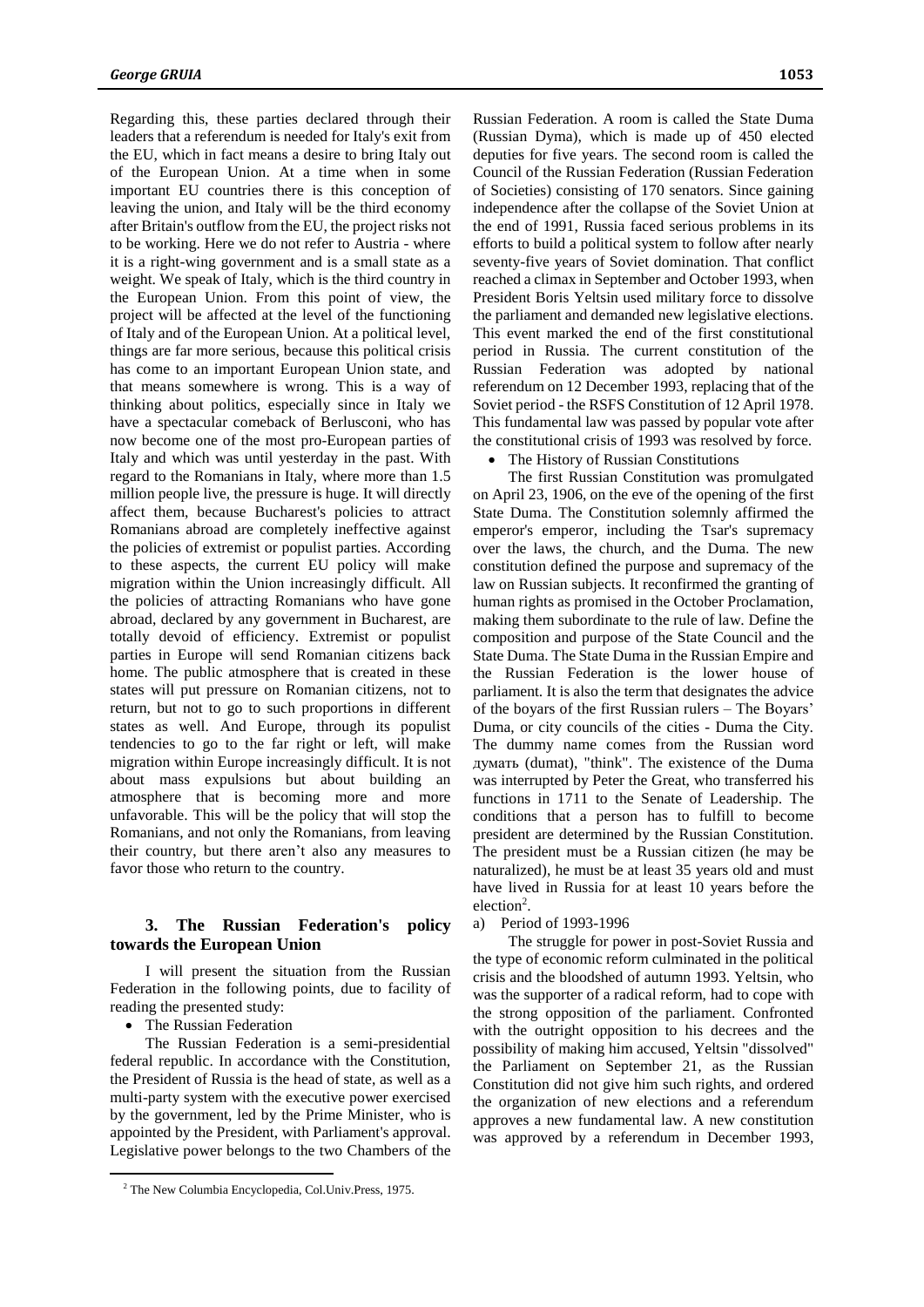which turned Russia into a presidential republic. The new opportunities for enrichment offered by the Russian economy in the last decade of the 20th century and the first years of the 21st century have been exploited by a number of Russians: those in leading positions of Communist Party leadership and technocrats, heads of the KGB, Komsomol, leaders of major union enterprises, and others like them. Some of them secretly liquidated the accounts and assets of their organizations and transferred them to foreign banks, or turned them into investments in their own name. They have set up banks or businesses in the country, taking advantage of positions in the power structure to win government contracts, obtain cheap credit, and supply state-subsidized preferential prices as well as sell their products or services to over-valued prices. The privatization process has been affected by deep corruption right from the start. The Westerners were advising for a swift liquidation of the planned Soviet economy to make room for "market economy reforms," but were shortly disappointed with the emergence of the "oligarchs" and the huge power conquered by them. There have been voices who have called this wave of enrichment by fraud "nomenklaturist capitalism." If the oligarchs were at the top of the enrichment pyramid, drug traffickers and organized crime leaders - the powerful Russian Mafia - were at the base.

#### b) 1996 Presidential Election

 $\overline{a}$ 

At the start of the electoral campaign, it was thought that Yeltsin, who was recovering after a series of infractions and sometimes had a strange behavior, had little chance of being re-elected. At the beginning of the election campaign, Yeltsin's popularity was almost zero. Meanwhile, the Communist Party had gained a strong position in Parliament after the elections of 17 December 1995<sup>3</sup>, and its candidate, Ghennadi Ziuganov, enjoys strong support, especially in rural areas and small towns. Yeltsin changed his team of advisors, called his daughter Tatiana Diacenko to a key post and named Anatoli Ciubais as head of his electoral team. Ciubais, who was not only the head of the president's campaign, but had also been the architect of the privatization program, used his control of privatization as the main tool in the presidential campaign of reelection. In the spring of 1996, when the president's share of popularity was extremely low, Yeltsin and Ciubais recruited a team of leading Russian financiers and oligarchs from the press who funded the campaign with \$500 million, although legally the limit was only \$3 million. The same people provided Yeltsin with space for electoral advertising and favorable articles on all national televisions and newspapers. The image created by the press was that of a decisive choice between the reformist Yeltsin and Ziuganov, the adept of the "return to totalitarianism." The oligarchs have even made it clear that the country is threatened by civil war if the election is won by the communist candidate. The tactics of Yeltsin's team proved to be well-chosen.

In the second round of the presidential election, Yeltsin won 53.8% of the votes, while Ziuganov only 40.3%, 5.9% of the votes were canceled. In August 1999, Yeltsin suddenly surrendered Prime Minister Sergei Stepaşintot and proposed Vladimir Putin as prime minister. Yeltsin said he considers Putin his successor to the position of president of the country. After Putin's victory in the December 1999 parliamentary elections, Yeltsin was confident enough in his first minister to deport six months before his mandate on December 31. Putin thus became interim president, giving him the chance to become the candidate with the most chances of winning in the presidential election of 26 March 2000, which was won by Putin.

#### c) Putin administration, from 2000 to the present

In August 2000, the Russian K-141 Kursk submarine was damaged by an explosion of its own torpedo, an accident that caused it to sink into the waters of the Barents Sea. The Russian authorities organized an attempt to rescue the crew, but it was all in vain. This failure has severely criticized the government, military authorities, and President Putin personally. On October 23, 2002, the Chechen rebels took hostages to all the spectators and actors of a Moscow theater. More than 700 people were hostages in what was called the Hostage Crisis in the Moscow Theater. Three days after the start of the crisis, commandos of the Russian Special Forces invaded the building, and the rebels were shot dead. After the end of the theater crisis, Putin renewed his promises of stunning Chechen insurrection. President Ahmad Kadirov, who had been elected eight months earlier in Russian-controlled elections, was assassinated in a bombing. The crisis of the hostages from the Beslan School followed, during which the Chechen rebels took over 1,300 hostages, especially children. Under these circumstances, in March 2004, popular support for the war in Chechnya fell to only 24%. As a result of the confrontation with the oligarchs, Putin's regime managed to take control of the most important means of mass information previously held by the richest Russians. Putin has reached the country's leadership at a favorable moment: after the devaluation of the 1998 ruble, which has increased demand for goods produced in the country, and in the context of rising oil prices. Thus, many Russians attribute to the president the merits of economic recovery, and Putin won the presidential election in 2004 without having a controversial candidate that would cause him serious problems. There are analysts who say that nowadays many Russians regret the dissolution of the Soviet Union in 1991. In an election speech, Putin said that the dissolution of the Soviet Union is "a national tragedy on an enormous scale," of which "only elites or nationalists of the republics had gained." 4 In 2005, the Russian government replaced the subsidy system, still in force since Soviet times, to public transport, heating homes or other utilities for socially vulnerable groups

<sup>3</sup> Horia C. Matei, Silviu Neguț, Ion Nicolae, 2011, *Enciclopedia statelor lumii*, ed. a IX-a, , Edit. Meronia, București

<sup>4</sup> Șerban Dragomirescu and Radu Săgeată, 2011*, Statele lumii contemporane*, , Edit. Corint, București;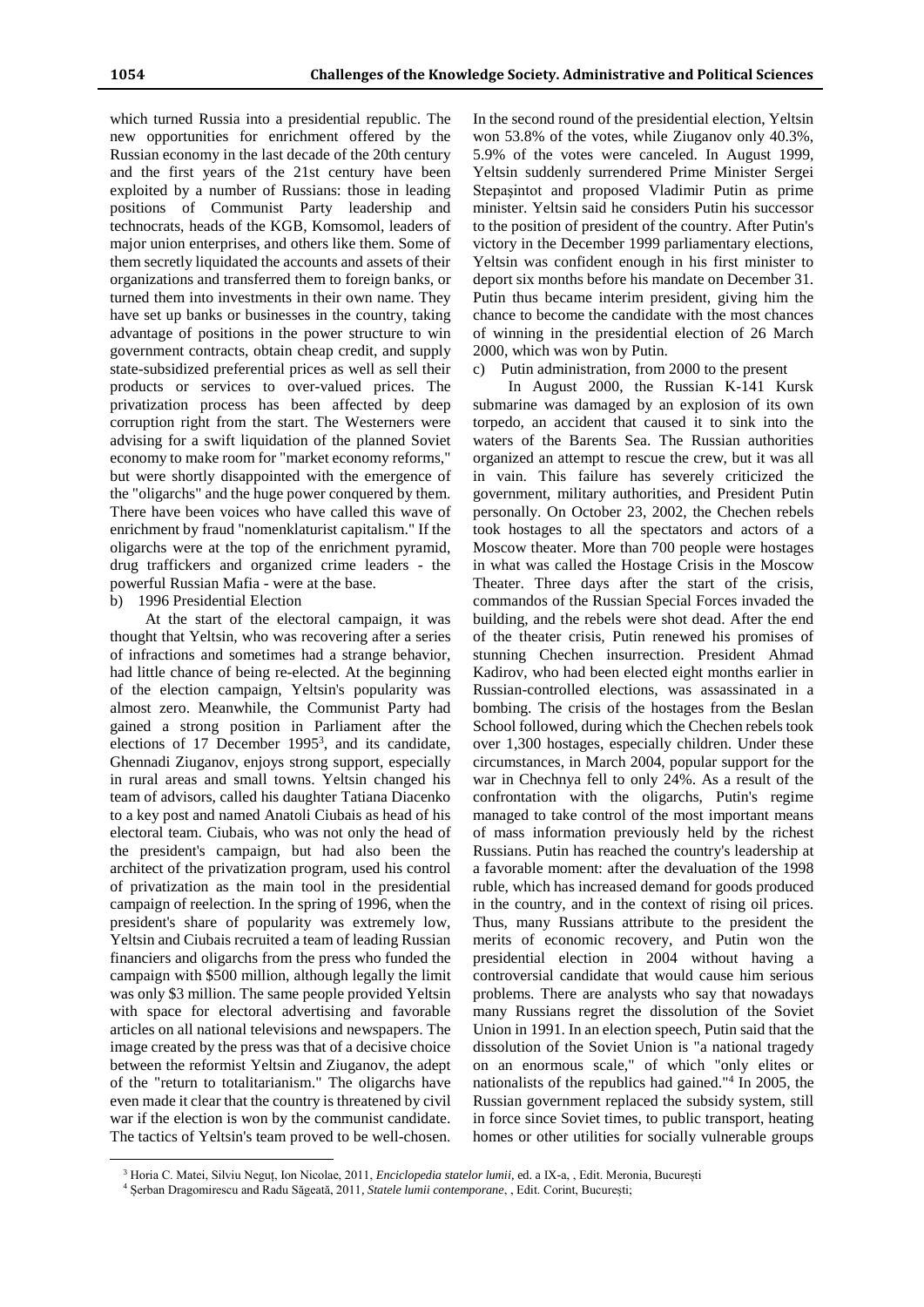with pecuniary payments. This reform, known as "monetization," was very unpopular, and caused a wave of demonstrations in various Russian cities. It was the first major manifestation of popular dissatisfaction since Putin came to power. Reforms have greatly reduced government confidence, but President Putin's popularity remained high. Putin's international prestige suffered an important blow to the West during the 2004 presidential election disputed talks in Ukraine. Putin visited Ukraine twice before the election to prove his support for the pro-victory candidate Victor Yanukovych, who fought the opposition candidate, Victor Yushchenko, a pro-Western liberal. Putin congratulated Yanukovych for the victory before announcing the official results and made statements against the recount of votes in the second round of voting won by Yanukovych under the assertions of defrauding the vote.

Finally we shall not forget about the Crimea crisis in 2014 started after President Viktor Yanukovych's departure from power, following the anti-government protests of 2013-2014. The triggering factor was the repeal of the law on languages with regional status through which several languages used in Ukraine, including Romanian, were removed from official use. The actors of the tensions are on the one hand the Russian-speaking groups wishing for Crimea to join Russia and, on the other hand, groups of Ukrainians and Crimean Tartars who support the Euromaidan movement. Integration of Crimea into the Russian Federation is the process of incorporating Crimea into Russia. The integration stipulated in Article 6 of the Crimean Arrangement Agreement with Russia will last until January  $1<sup>st</sup>$  2015. The integration of Crimea into Russia was organized and carried out quite quickly by the leadership of Russia. On March 27th Russian Education Minister Dmitry Livanov announced that all Crimean graduates will receive a Russian model attestation. During April, the Central Bank of the Russian Federation created the Crimean Bank in the region and passed the financial sphere from the Ukrainian administration to the Russian one, stopping the activity in the region of a number of Ukrainian banks. The official currency in the region became the Russian ruble. Since August 11, the Crimean civil status offices have been operating under Russian law, issuing Russian certificates. The vast majority of the international community did not recognize the Republic of Crimea and Sevastopol as part of Russia. Many of the world's states have openly denounced the referendum and the annexation, and continue to regard Crimea as an administrative division of Ukraine. It should be noted, however, that some states have recognized the referendum and the remaining ones have kept their opinion neutral. Resolution 68/262 of the General Assembly of O.N.U. arguing that Crimea and Sevastopol remain part of Ukraine, gathered 100 votes for and 11 against, 58 others abstaining, and 24 out of 193 member states did not vote because of abstention. The 100 countries that voted in favor of

Ukraine account for about 34% of the world's population, the 11 that were counter for about 4.5%, the 58 who abstained represent about 58%, and the 24 absences represent about 3.5%. On October 31<sup>st</sup> the

### **4. Conclusions**

free economic zone in Crimea.

In Germany, the Christian-Democratic Union convened the National Conference, and approved the governing agreement with the Social Democrats, and the agreement, according to German officials, provides the basis for "a good and stable government".

Government of the Russian Federation established a

The UCD National Conference will also vote for the appointment of Merkel's ally Annegret Kramp-Karrenbauer (AKK) as party general secretary. Kramp-Karrenbauer is seen as Merkel's successor, dubbed the "mini-Merkel".

The Austrian People's Party, headed by young Sebastian Kurz, ranked first in the general election, following an anti-immigration and right-wing program.

At 31, Kurz became Chancellor and thus the youngest national leader in the world and in the history of Austria. The People's Party will ally with the Social Democrats or the Liberty Party (far-right).

Sebastian Kurz has an instinct for populism and is willing to ally with partners that scare others in the West.

Immediately after it came to power in the autumn of 2015, the Law and Justice Party (PiS, conservative), governed and majority in the two chambers of the Warsaw legislature, initiated a series of judiciary reforms considered by the Commission European as a threat to the rule of law.

As a protest against these, thousands of people went out on the streets repeatedly, demanding the cancellation of these changes along with Bruxelles notification.

The EU executive has announced that it is triggering the activation procedure of Article 7 of the Treaty on European Union, often qualified as the "nuclear option" among possible sanctions within the Union.

Hungary, has announced it will oppose vetoing the EU's action against Poland.

The situation in Italy is worrying when the rightfar right wing coalition is in the first place in the recent legislative reforms, but without the absolute majority, while the populist 5-star (M5S) movement became the first party in the country. But none can get the majority and the crisis deepens in the Peninsula.

At this point in Italy there are three large party groups or party coalitions who have declared that they will not make alliance with each other and even if they make an alliance there is no guarantee given their incompatibilities that these alliances will work.

A solution to this blockage would be a government of technocrats chaired by the President of the Republic, which would have the task of keeping